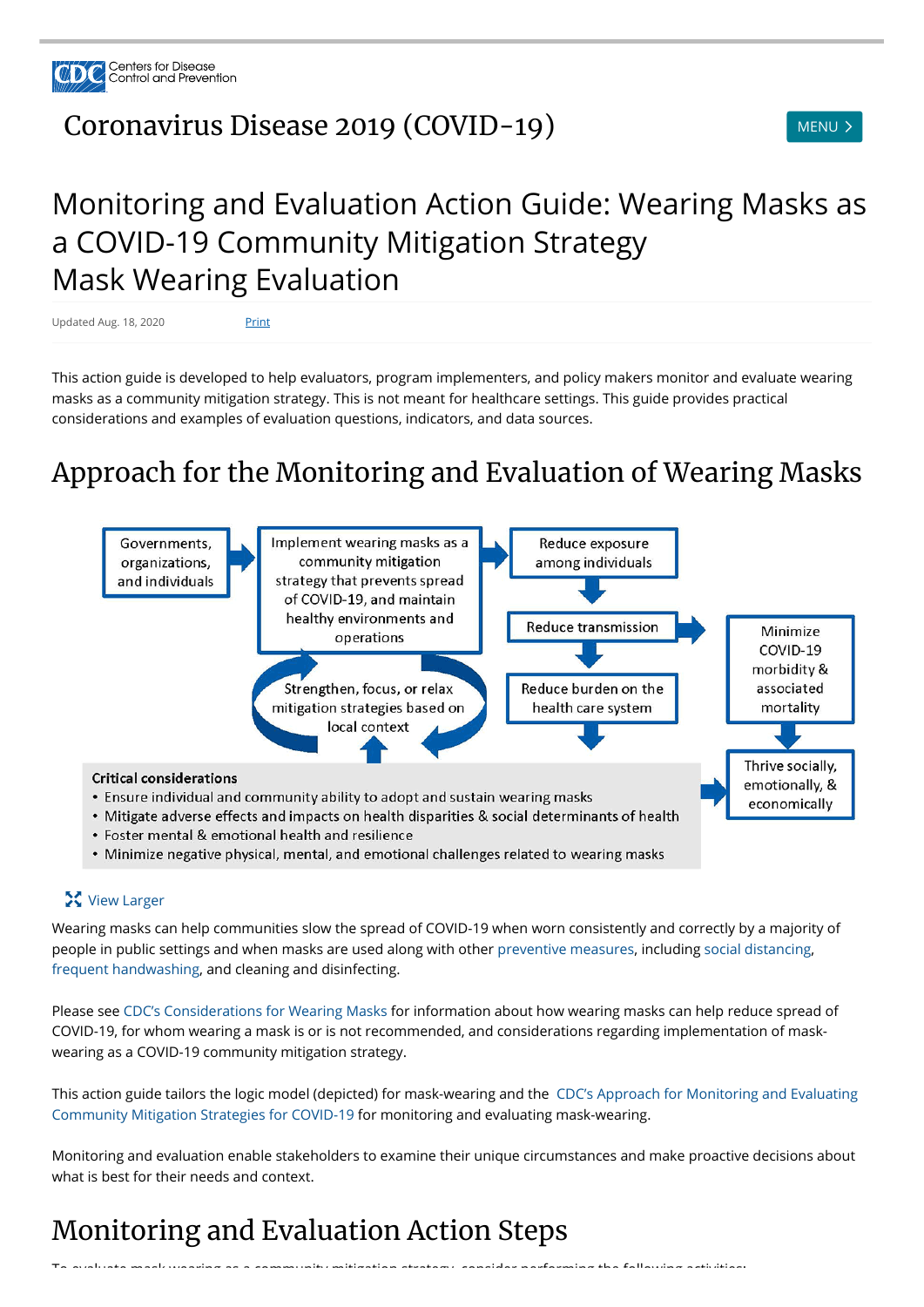To evaluate mask wearing as a community mitigation strategy, consider performing the following activities:

- Prioritize and focus the evaluation on what is feasible, useful, and applicable to the jurisdiction (e.g., state, county, city, organization) and to a community's needs and context.
- Collect new data or review existing data on mask-wearing appropriate for the focus and align with other activities that monitor and evaluate COVID-19 community mitigation strategies.
- Conduct analyses that compare changes over time and geographic and socio-demographic variations to assess how mask-wearing can reduce COVID-19 transmission, morbidity, and related mortality.
- Consider each community's cultural context when interpreting findings and making conclusions.
- Use evaluation findings to
	- o Inform decisions about strengthening, focusing, and relaxing guidance for mask-wearing.
	- o Monitor disparities and social determinants of health to understand how different populations participate in, and are affected by, wearing masks, including stigma associated with mask-wearing in specific populations.
	- o Share lessons learned, along with tools and resources needed to effectively implement mask-wearing as a COVID-19 community mitigation strategy.

| <b>Example Evaluation</b><br><b>Questions</b>                                                                        | Example Indicators <sup>1</sup>                                                                                                                                                                                                                                                                                                                                                                                                                                                   | <b>Example Data Sources</b>                                                                                                                                                                                                                                                                  |
|----------------------------------------------------------------------------------------------------------------------|-----------------------------------------------------------------------------------------------------------------------------------------------------------------------------------------------------------------------------------------------------------------------------------------------------------------------------------------------------------------------------------------------------------------------------------------------------------------------------------|----------------------------------------------------------------------------------------------------------------------------------------------------------------------------------------------------------------------------------------------------------------------------------------------|
| To what extent do<br>individuals and<br>organizations participate<br>in the mask-wearing in<br>community settings?   | Description and timeframe of implementation of<br>workplace policies to mandate masks<br>Number/proportion of the population that report<br>using masks outside the home<br>Number/proportion of K-12 school-aged children<br>$\bullet$<br>using masks outside the home or while attending<br>school and school-sanctioned events<br>Number/proportion of people wearing a mask<br>properly (e.g., over the nose) in highly trafficked<br>settings (e.g., airport, grocery store) | Environmental scan<br>of local/state policies<br>(Example: Kaiser<br><b>Family Foundation</b><br>and Policy Actions to<br><b>Address Coronavirus</b><br>$\boxdot$ )<br>Document review of<br>administrative data<br>• Survey data<br>• Interviews or focus<br>groups<br>• Observational data |
| To what extent do<br>individuals' knowledge,<br>attitudes, and perceptions<br>facilitate or hinder mask-<br>wearing? | Number/proportion of the population that report<br>$\bullet$<br>they know that CDC recommends wearing a mask in<br>public settings for some people<br>Number/proportion of the population that report<br>$\bullet$<br>that wearing a mask in public settings is a good idea<br>Number/proportion of the population that report<br>$\bullet$<br>wearing a mask in public settings is easy                                                                                          | • Survey data<br>• Interviews or focus<br>groups<br>Observational data<br>• Social media data                                                                                                                                                                                                |

- Number/proportion of the population that report they intend to wear a mask in public settings
	- Number/proportion of the population who report knowing how to wear masks correctly and who report wearing masks correctly
	- Number/proportion of the population that report they do not think they need to wear a mask in public settings
	- Number/proportion of the population that report wearing a mask in public settings is hard
	- Number/proportion of the population that report they won't wear a mask every time they go out in a public space